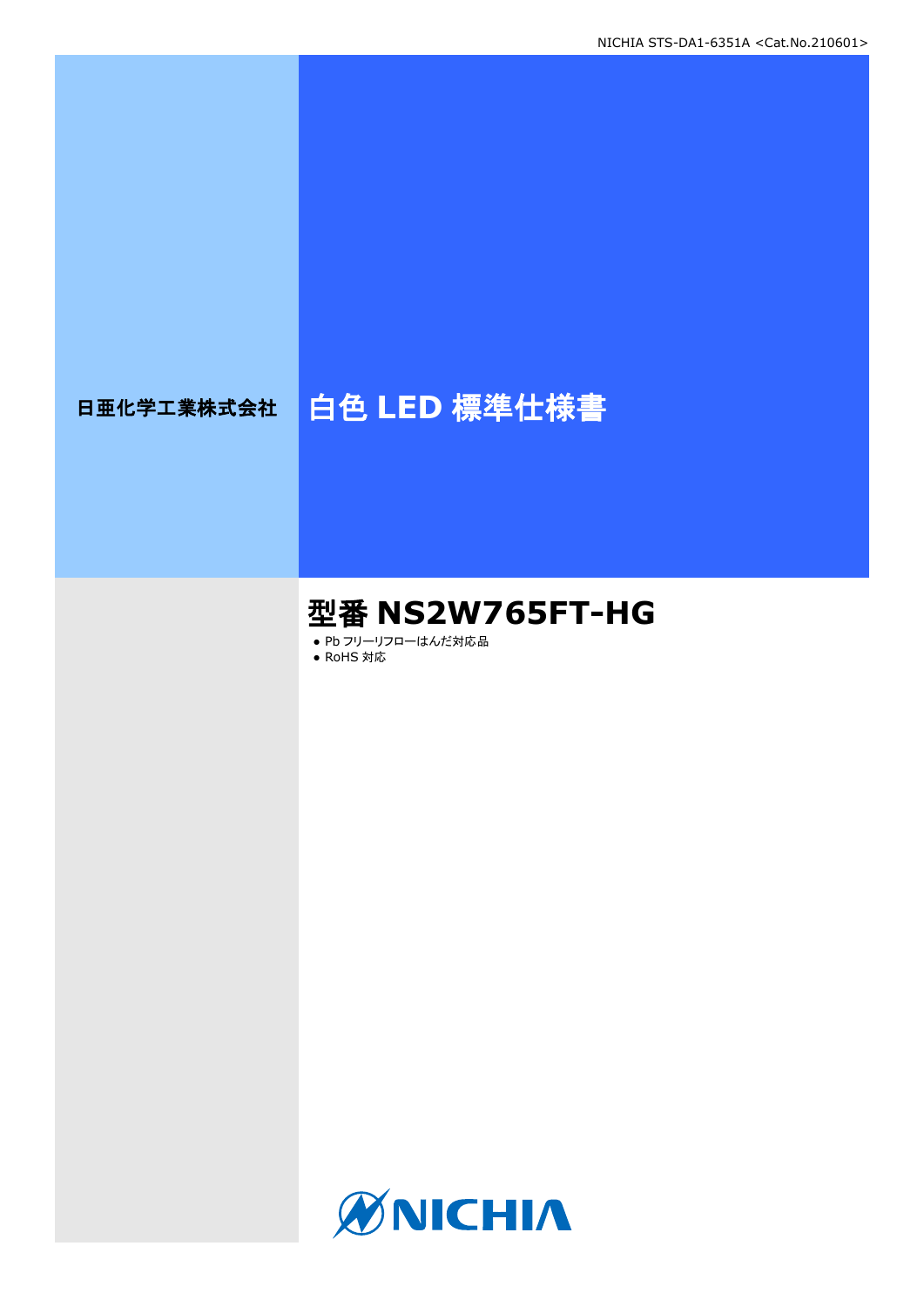### 規格

### (1) 絶対最大定格

| 項目        | 記号               | 最大定格           | 単位 |
|-----------|------------------|----------------|----|
| 順電流       | IF               | 35             | mA |
| パルス順電流    | $I_{FP}$         | 150            | mA |
| 逆電圧       | $V_{R}$          | 5              | V  |
| 許容損失      | $P_D$            | 209            | mW |
| 動作温度      | $T_{\text{opt}}$ | $-30\nu 85$    | °C |
| 保存温度      | $T_{\text{stg}}$ | $-40 \sim 100$ | °C |
| ジャンクション温度 |                  | 110            | °C |

\* TA=25°C での値です。

\* IFP条件は、パルス幅 10ms 以下、デューティー比は 10%以下です。

### (2) 特性

| 項目        |   | 記号                         | 条件<br>標準<br>最大       |       | 単位 |      |  |
|-----------|---|----------------------------|----------------------|-------|----|------|--|
| 順電圧       |   | VF                         | $I_F = 22mA$         | 5.6   | -  | v    |  |
| 逆電流<br>IR |   |                            | $V_R = 5V$           |       |    | μA   |  |
| 光束        |   | $\Phi_{v}$                 | $I_F = 22mA$         | 18.2  | -  | lm   |  |
| 光度        |   | Ιv                         | 5.84<br>$I_F = 22mA$ |       | cd |      |  |
|           | X |                            | $I_F = 22mA$         | 0.277 | -  |      |  |
| 色度座標      |   |                            | $I_F = 22mA$         | 0.260 | -  |      |  |
| 熱抵抗       |   | $R_{\theta}$ <sub>15</sub> |                      | 60    | 75 | °C/W |  |

\* TA=25°C での値です。

\* 光束は、CIE 127:2007 に準拠した国家標準校正値と整合をとっています。

\* 色度座標は、CIE 1931 色度図に基づくものとします。

\* 熱抵抗 RθJSは、ダイスから TS測定ポイントまでの熱抵抗を表します。

\* 本製品は、応答速度の遅い赤色蛍光体を使用しているため、青色光と緑色光に比べ、赤色光だけが 10msec 程度遅れて発光し、青色ダイスの消灯後も 10msec 程残光が残ります。従って、パルス駆動にてお使い頂く場合は、ご注意ください。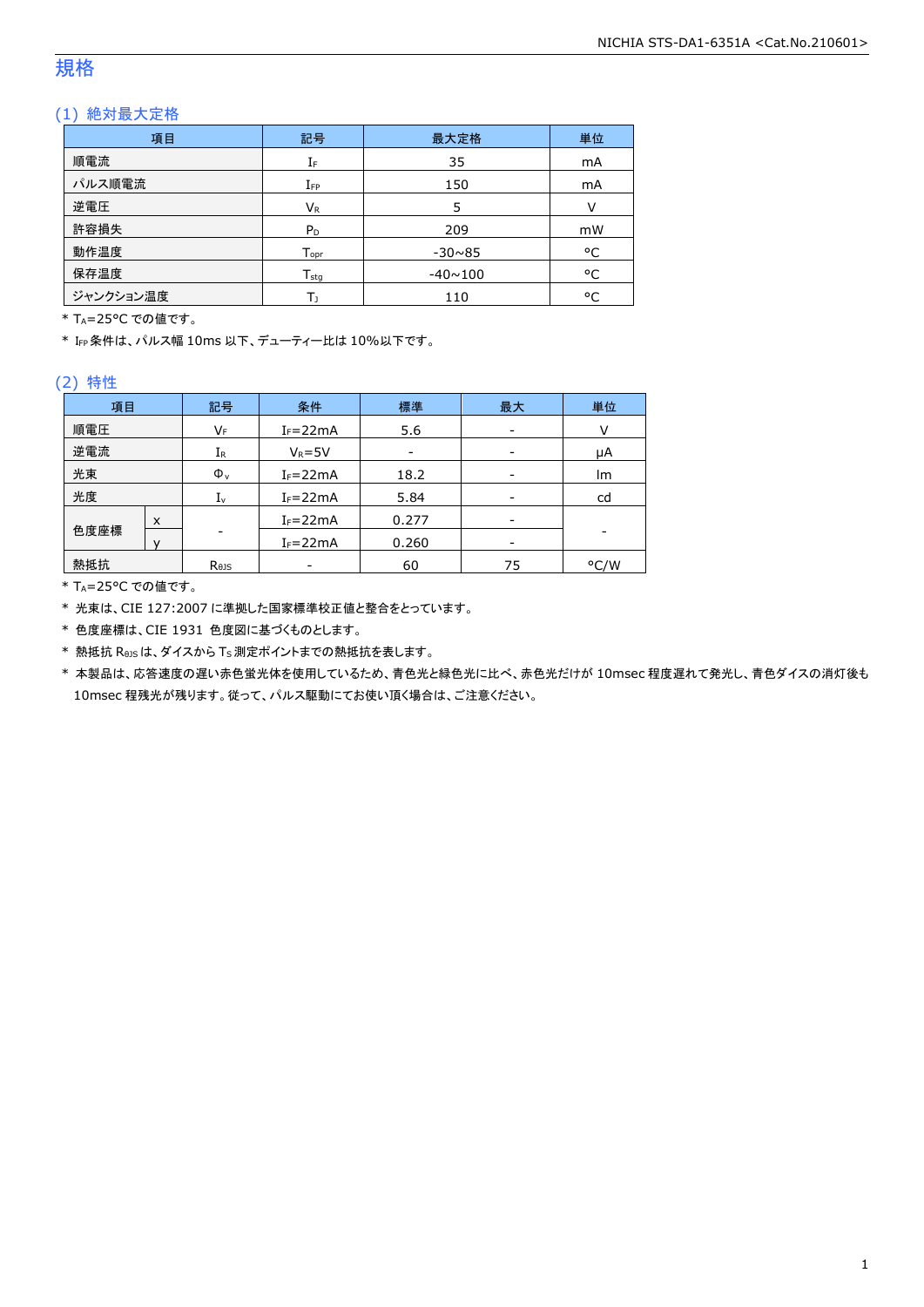# ランク分け

| 項目  | ランク                      | 最小                           | 最大   | 単位 |  |
|-----|--------------------------|------------------------------|------|----|--|
| 順電圧 | $\overline{\phantom{a}}$ | 5.45                         | 5.80 | v  |  |
| 逆電流 | $\overline{\phantom{a}}$ | $\qquad \qquad \blacksquare$ | 50   | μA |  |
|     | K190                     | 19.0                         | 19.5 |    |  |
|     | K185                     | 18.5                         | 19.0 |    |  |
| 光束  | K180                     | 18.0                         | 18.5 | lm |  |
|     | K175                     | 17.5                         | 18.0 |    |  |
|     | K170                     | 17.0                         | 17.5 |    |  |

### 色度範囲

|   | ランク Pbf4h |        |        |        |  |  |  |  |  |
|---|-----------|--------|--------|--------|--|--|--|--|--|
| x | 0.2815    | 0.2826 | 0.2901 | 0.2890 |  |  |  |  |  |
|   | 0.2750    | 0.2787 | 0.2787 | 0.2750 |  |  |  |  |  |

| ランク Pbh4h |        |        |        |  |  |  |  |  |
|-----------|--------|--------|--------|--|--|--|--|--|
| 0.2792    | 0.2803 | 0.2878 | 0.2867 |  |  |  |  |  |
| 0.2675    | 0.2712 | 0.2712 | 0.2675 |  |  |  |  |  |

| ランク Pbk4h |        |        |        |  |  |  |  |  |
|-----------|--------|--------|--------|--|--|--|--|--|
| 0.2770    | 0.2781 | 0.2856 | 0.2845 |  |  |  |  |  |
| 0.2600    | 0.2637 | 0.2637 | 0.2600 |  |  |  |  |  |

|   | ランク Pcf4h |        |        |        |  |  |  |  |  |
|---|-----------|--------|--------|--------|--|--|--|--|--|
| x | 0.2815    | 0.2826 | 0.2901 | 0.2890 |  |  |  |  |  |
|   | 0.2750    | 0.2787 | 0.2787 | 0.2750 |  |  |  |  |  |

| ランク Pch4h |        |        |        |  |  |  |  |  |
|-----------|--------|--------|--------|--|--|--|--|--|
| 0.2792    | 0.2803 | 0.2878 | 0.2867 |  |  |  |  |  |
| 0.2675    | 0.2712 | 0.2712 | 0.2675 |  |  |  |  |  |

|   |        | ランク Pbf4h |        |        |   | ランク Pbg4h<br>0.2803<br>0.2890<br>0.2815 |        |        |        |
|---|--------|-----------|--------|--------|---|-----------------------------------------|--------|--------|--------|
| ^ | 0.2815 | 0.2826    | 0.2901 | 0.2890 | x |                                         |        |        | 0.2878 |
|   | 0.2750 | 0.2787    | 0.2787 | 0.2750 |   | 0.2712                                  | 0.2750 | 0.2750 |        |
|   |        |           |        |        |   |                                         |        |        |        |

|   |        | ランク Pbh4h |        |        |        | ランク Pbi4h<br>0.2781<br>0.2792<br>0.2867 |        |        |        |
|---|--------|-----------|--------|--------|--------|-----------------------------------------|--------|--------|--------|
| x | 0.2792 | 0.2803    | 0.2878 | 0.2867 | $\sim$ |                                         |        |        | 0.2856 |
|   | 0.2675 | 0.2712    |        | 0.2675 |        | 0.2637                                  | 0.2675 | 0.2675 | 0.2637 |

|   |        | ランク Pbk4h |        |        |  |        |        | ランク Pce4h |        |
|---|--------|-----------|--------|--------|--|--------|--------|-----------|--------|
| x | 0.2770 | 0.2781    | 0.2856 | 0.2845 |  | 0.2826 | 0.2837 | 0.2912    | 0.2901 |
|   | 0.2600 | 0.2637    | 0.2637 | 0.2600 |  | 0.2787 | 0.2825 | 0.2825    | 0.2787 |

|   |        | ランク Pcf4h |        |        |   |        | ランク Pcg4h |        |        |
|---|--------|-----------|--------|--------|---|--------|-----------|--------|--------|
| x | 0.2815 | 0.2826    | 0.2901 | 0.2890 | ́ | 0.2803 | 0.2815    | 0.2890 | 0.2878 |
|   | 0.2750 | 0.2787    | 0.2787 | 0.2750 |   | 0.2712 | 0.2750    | 0.2750 |        |

|   | ランク Pch4h |        |        |        | ランク Pcj4h |        |        |        |        |
|---|-----------|--------|--------|--------|-----------|--------|--------|--------|--------|
| x | 0.2792    | 0.2803 | 0.2878 | 0.2867 | ́         | 0.2781 | 0.2792 | 0.2867 | 0.2856 |
|   | 0.2675    | 0.2712 | 0.2712 | 0.2675 |           | 0.2637 | 0.2675 | 0.2675 | 0.2637 |

\* TA=25°C での値です。

\* 順電圧は±0.07V の公差があります。

\* 光束は±5%の公差があります。

\* 色度は±0.005 の公差があります。

\* 1 注文単位に対して上記のランクを納入します。又、その納入比率は問わないものとします。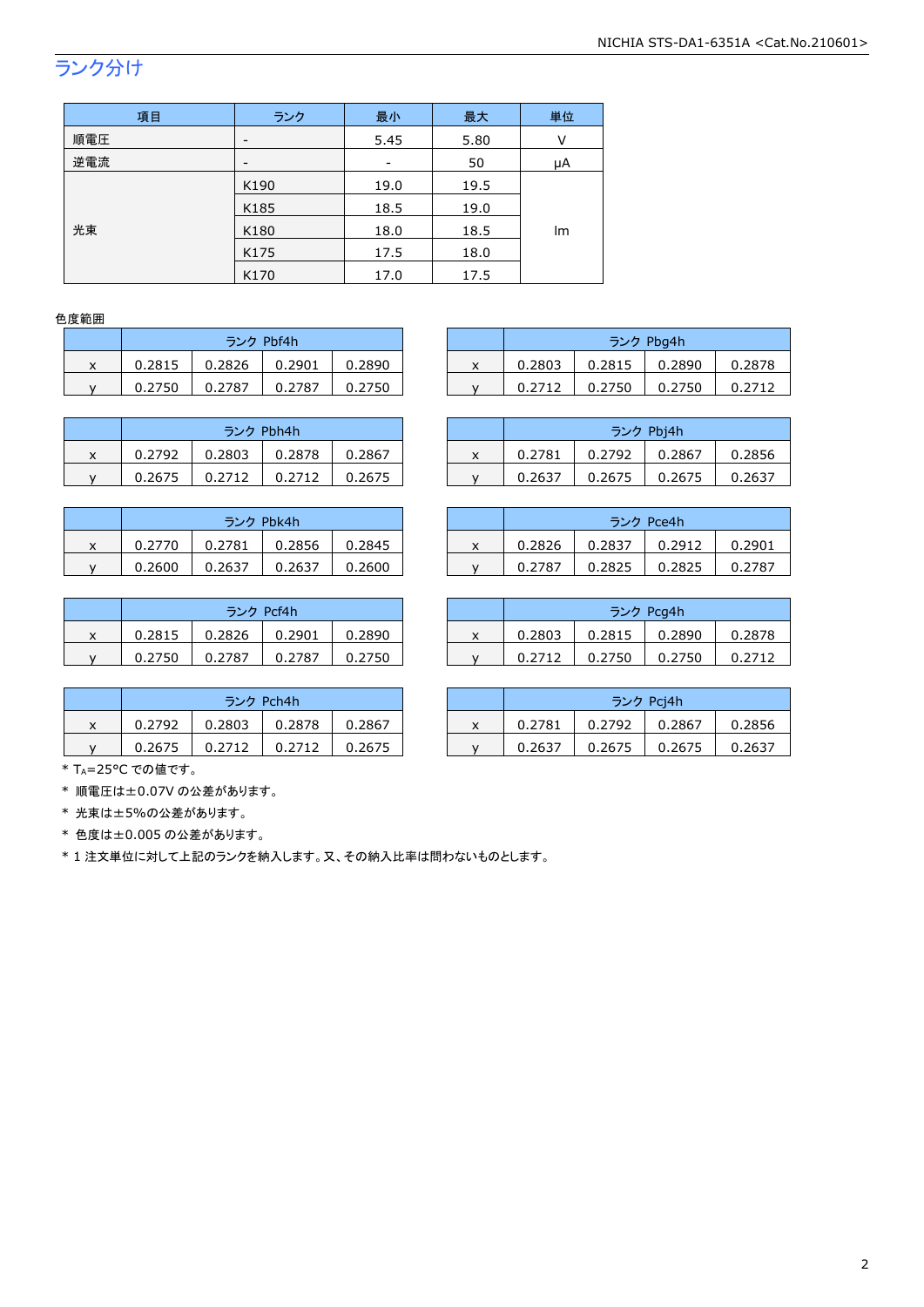色度図

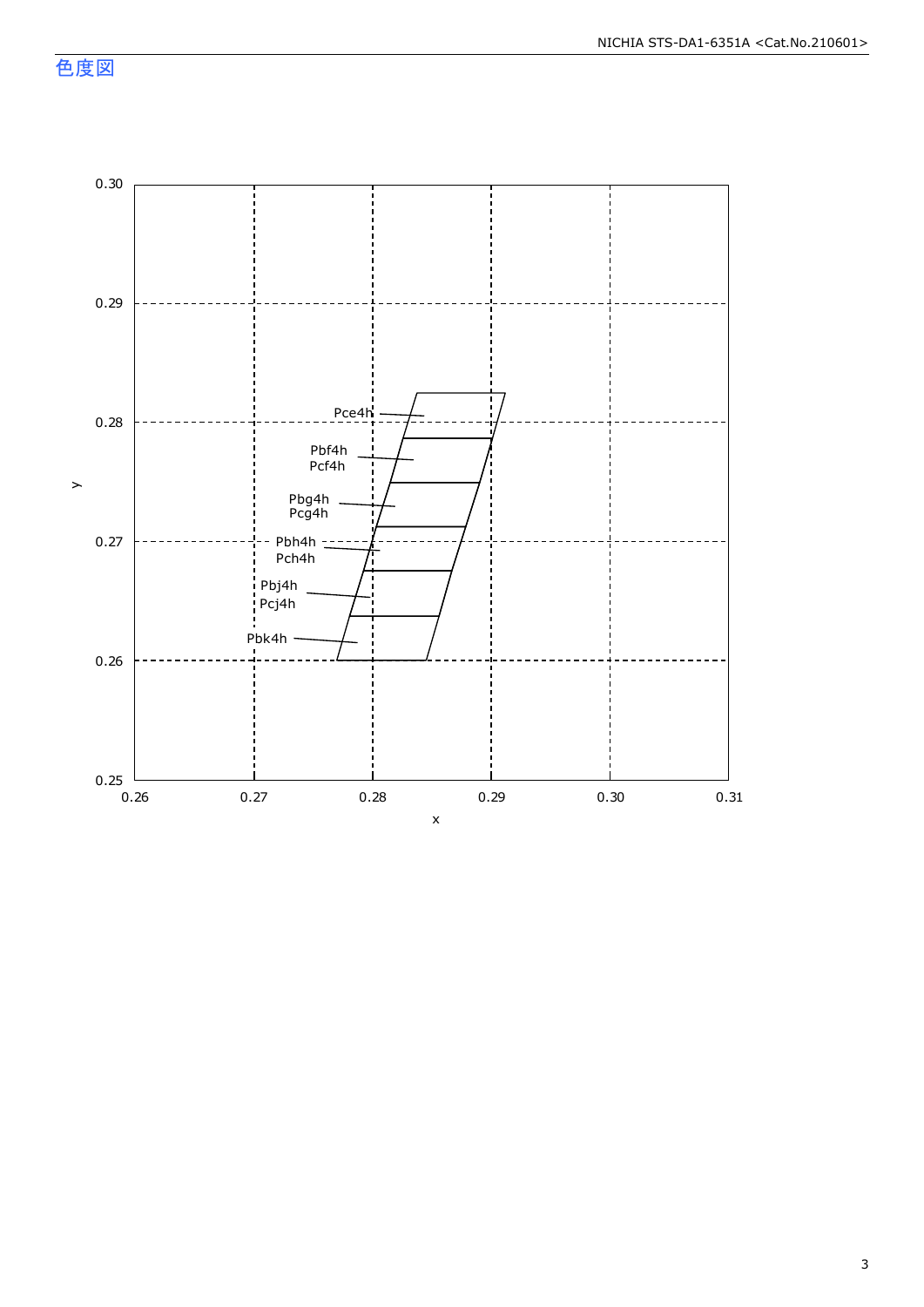### 外形寸法

- This product complies with RoHS Directive. 本製品はRoHS指令に適合しております。 \*
- The dimension(s) in parentheses are for reference purposes. 括弧で囲まれた寸法は参考値です。 \*

No. STS-DA7-17911A Part No. NS2W765F-Hx

(単位 Unit: mm) (単位 Unit: mm, 公差 Tolerance: ±0.1)











| 項目 Item                                    | 内容 Description                                                           |  |  |
|--------------------------------------------|--------------------------------------------------------------------------|--|--|
| パッケージ材質<br>Package Materials               | ガラスエポキシ基板<br>Glass Fabric Based-epoxy Resin                              |  |  |
| 封止樹脂材質<br>Encapsulating Resin<br>Materials | シリコーン樹脂<br>(拡散剤+蛍光体入り)<br>Silicone Resin<br>(with diffuser and phosphor) |  |  |
| 電極材質<br>Electrodes Materials               | 金メッキ<br>Au-plated                                                        |  |  |
| ダイヒートシンク材質<br>Die Heat Sink<br>Materials   | 金メッキ<br>Au-plated                                                        |  |  |
| 質量<br>Weight                               | 0.0023q(TYP)                                                             |  |  |

- \* バリは寸法に含まないものとします。
- Dimensions do not include mold flash or metal burr.
- \* 内部の電位を持った金属の一部(L1~L4)が露出しているので、 導体と接触させないで下さい。

The exposed metal (i.e. L1 to L4 in the drawings on this page) extends from the internal lead frame. When the LEDs are operated, voltage is applied to the external portions of the lead frame; ensure that no conductive parts/materials touch the metal.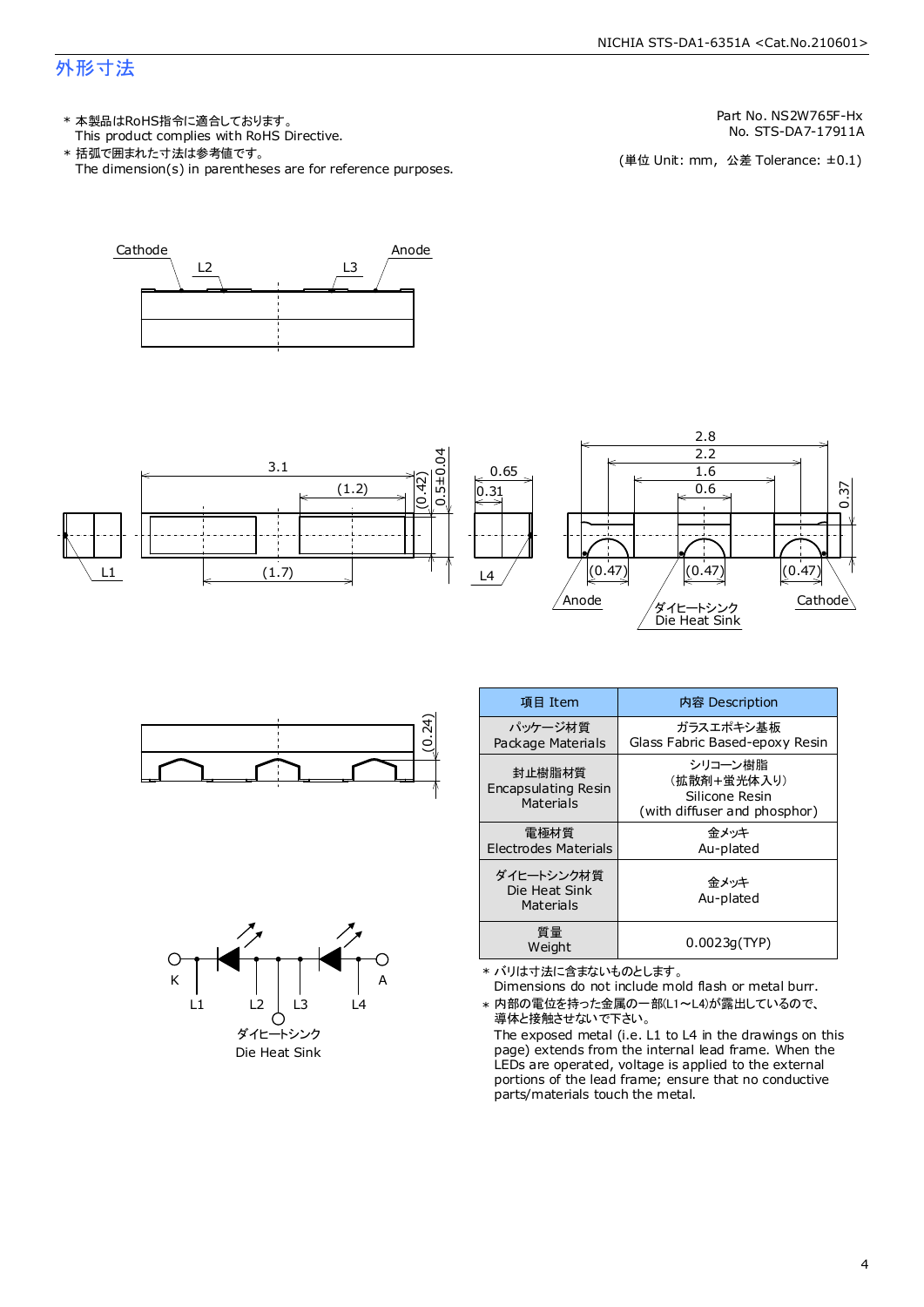## はんだ付け

● リフロー推奨条件(Pb フリーはんだ使用時)



● 推奨取り付けパターン



- \* 本製品は、リフロー対応品です。ディップはんだ、手はんだについては保証できません。
- \* リフローはんだは 2 回までとして下さい。
- \* リフロー後の修正は行わないでください。
- \* ピーク温度からの冷却温度勾配が緩やかになるように配慮して、急冷却を避けて下さい。
- \* 大気リフローの場合、リフロー時の熱や雰囲気の影響により、光学的劣化を起こすことがあります。リフローに際しては、窒素リフローを推奨します。
- \* ダイヒートシンク部をはんだ実装して下さい。やむをえずできない場合は、熱伝導性の良い接着剤を使用して下さい。
- \* はんだ付け時、加熱された状態で LED にストレスを加えないで下さい。
- \* 実装機を使用する場合は、本製品にあった吸着ノズルを選定下さい。
- \* あくまで推奨ランドは LED を問題無く取り付けられるランドサイズとなっています。高密度実装などで実装精度が必要となる場合は、それに適したランド形 状を検討下さい。
- \* はんだの種類はリフロー温度を加味して選定下さい。
- \* フラックスを使用する場合はノンハロゲンタイプを推奨します。また LED に直接フラックスがかかるような工程設計は行わないで下さい。
- \* 取り付けパターンに対して、はんだ種類及びはんだ塗布量が問題ないことを事前に確認して下さい。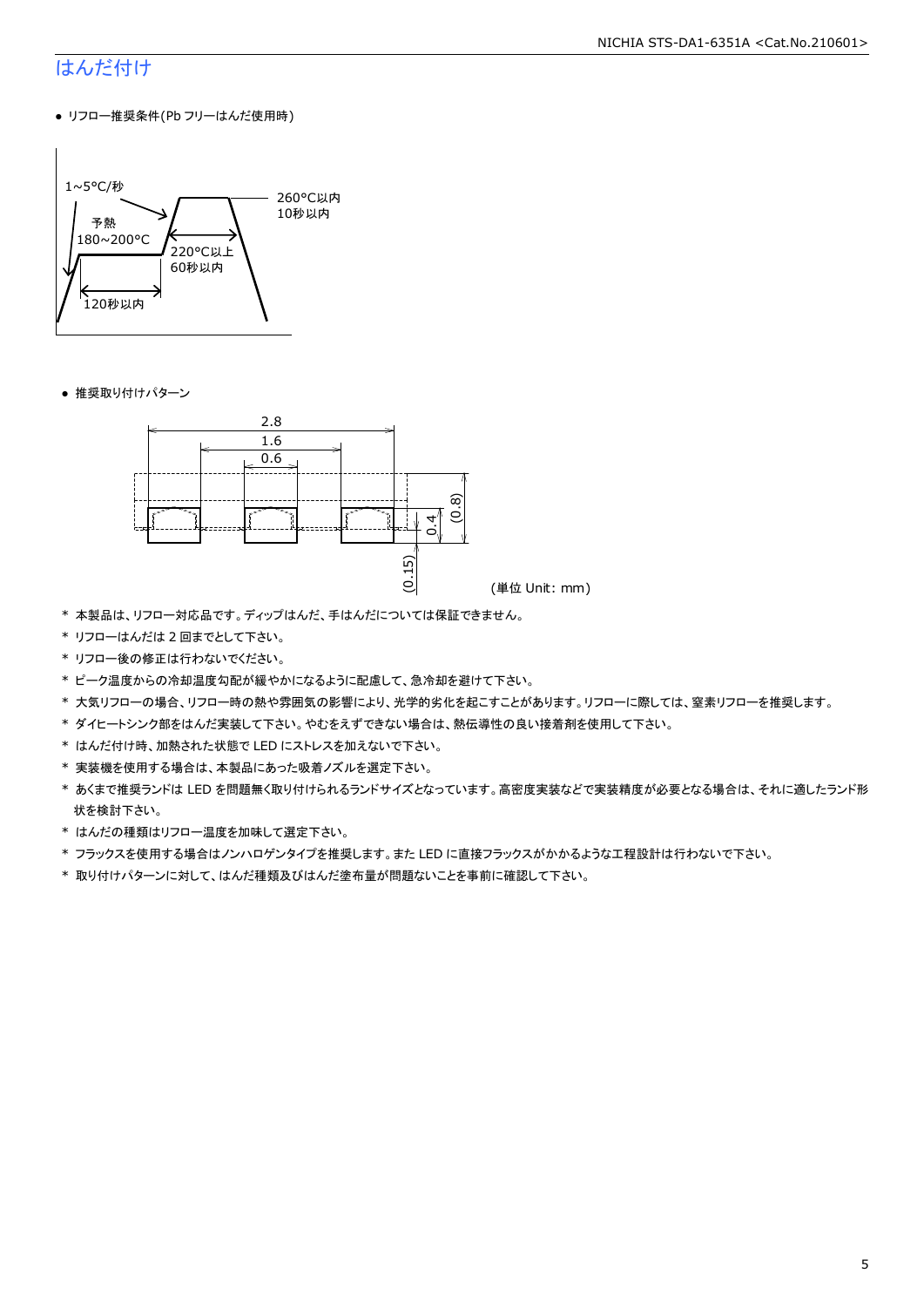# テーピング仕様

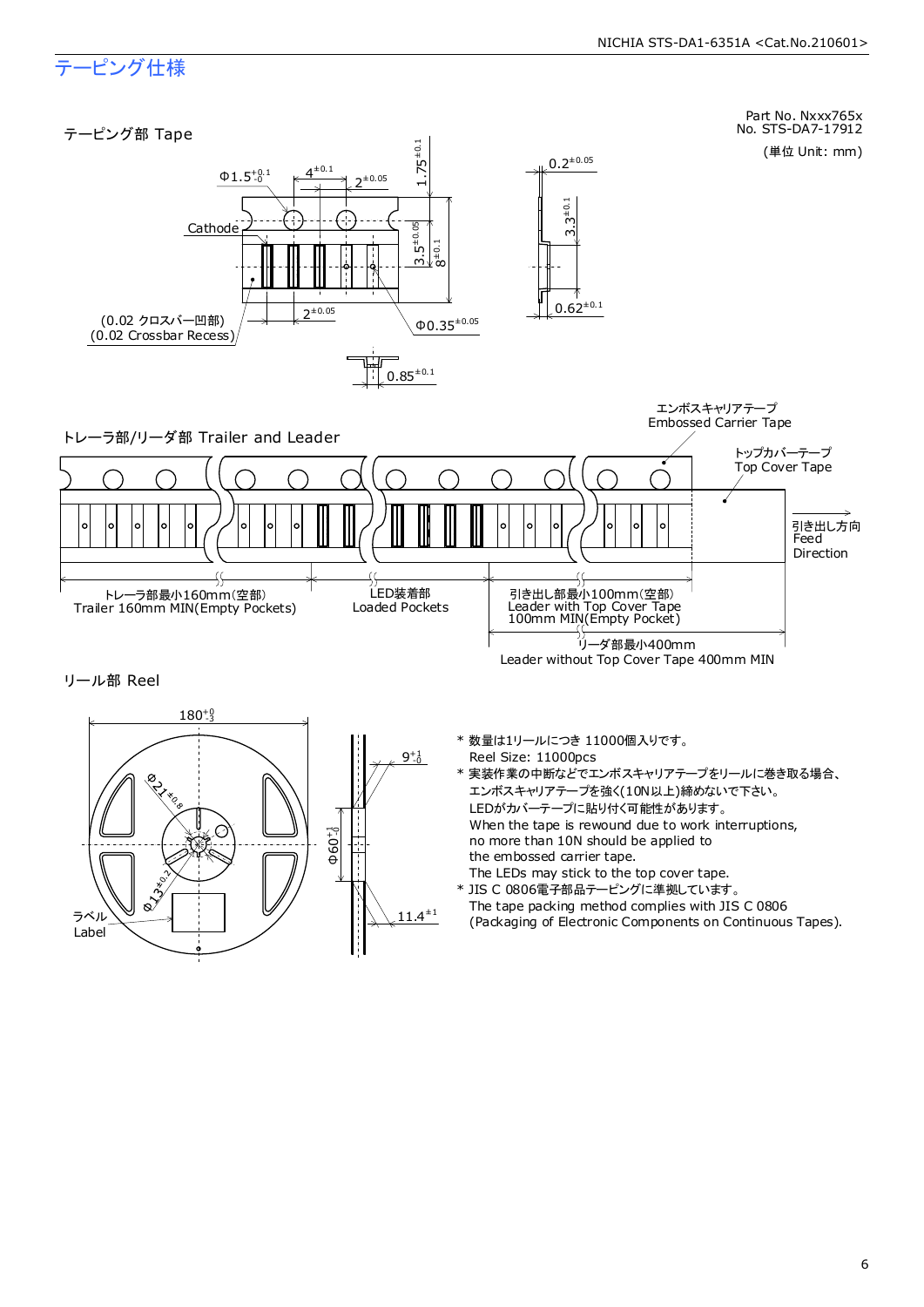### 梱包仕様

Reels are shipped with desiccants in heat-sealed moisture-proof bags. シリカゲルとともにリールをアルミ防湿袋に入れ、熱シールにより封をします。

No. STS-DA7-0006F Part No. Nxxxxxxx



Moisture-proof bags are packed in cardboard boxes with corrugated partitions. アルミ防湿袋を並べて入れ、ダンボールで仕切ります。





- 客先型名を\*\*\*\*\*\*\*\*で示します。<br>客先型名が設定されていない場合は空白です。 If not provided, it will not be indicated on the label. \*\*\*\*\*\*\* is the customer part number.
- For details, see "LOT NUMBERING CODE" in this document. ロット表記方法についてはロット番号の項を<br>参照して下さい。 \*
- The label does not have the RANK field for un-ranked products. ランク分けがない場合はランク表記はありません。 \*
- Products shipped on tape and reel are packed in a moisture-proof bag. They are shipped in cardboard boxes to protect them from external forces during transportation. 本製品はテーピングしたのち、輸送の衝撃から保護するためダンボールで梱包します。 \*
- Do not drop or expose the box to external forces as it may damage the products. 取り扱いに際して、落下させたり、強い衝撃を与えたりしますと、製品を損傷させる原因になりますので注意して下さい。 \*
- Do not expose to water. The box is not water-resistant. ダンボールには防水加工がされておりませんので、梱包箱が水に濡れないよう注意して下さい。 \*
- \* Using the original package material or equivalent in transit is recommended. 輸送、運搬に際して弊社よりの梱包状態あるいは同等の梱包を行って下さい。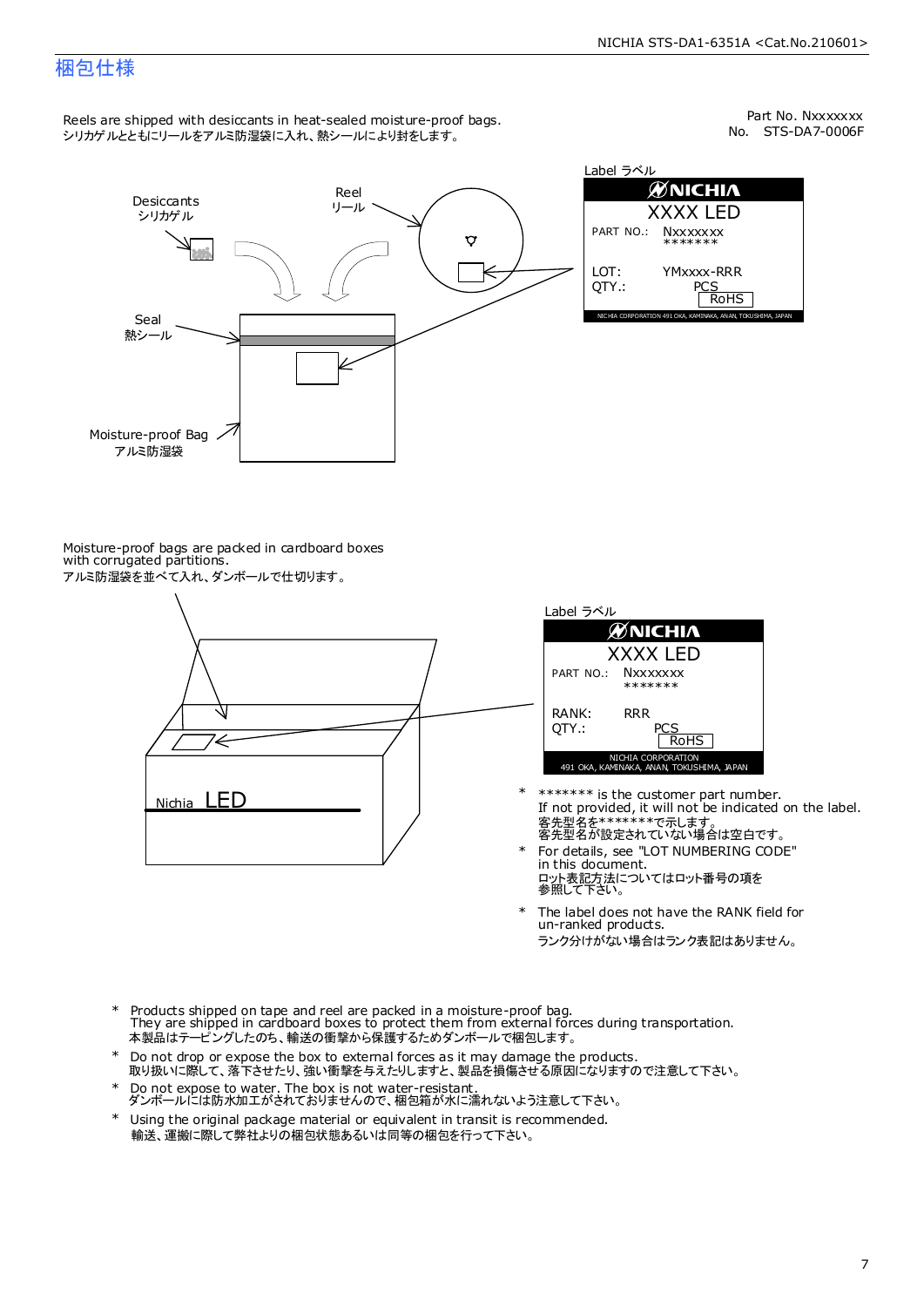# ロット番号

ロット番号は以下のように英数字で表記します。

- YMxxxx RRR
- Y 製造年

| 年    |   |
|------|---|
| 2020 | Κ |
| 2021 |   |
| 2022 | м |
| 2023 | Ν |
| 2024 | 0 |
| 2025 | P |

#### M - 製造月

| F          | M | F  | M |
|------------|---|----|---|
|            |   |    |   |
|            |   | 8  | 8 |
|            |   | q  |   |
|            |   | 10 | А |
|            | 5 | 11 | R |
| $\epsilon$ | 6 | 12 |   |

 xxxx-当社管理番号 RRR-色度ランク、光束ランク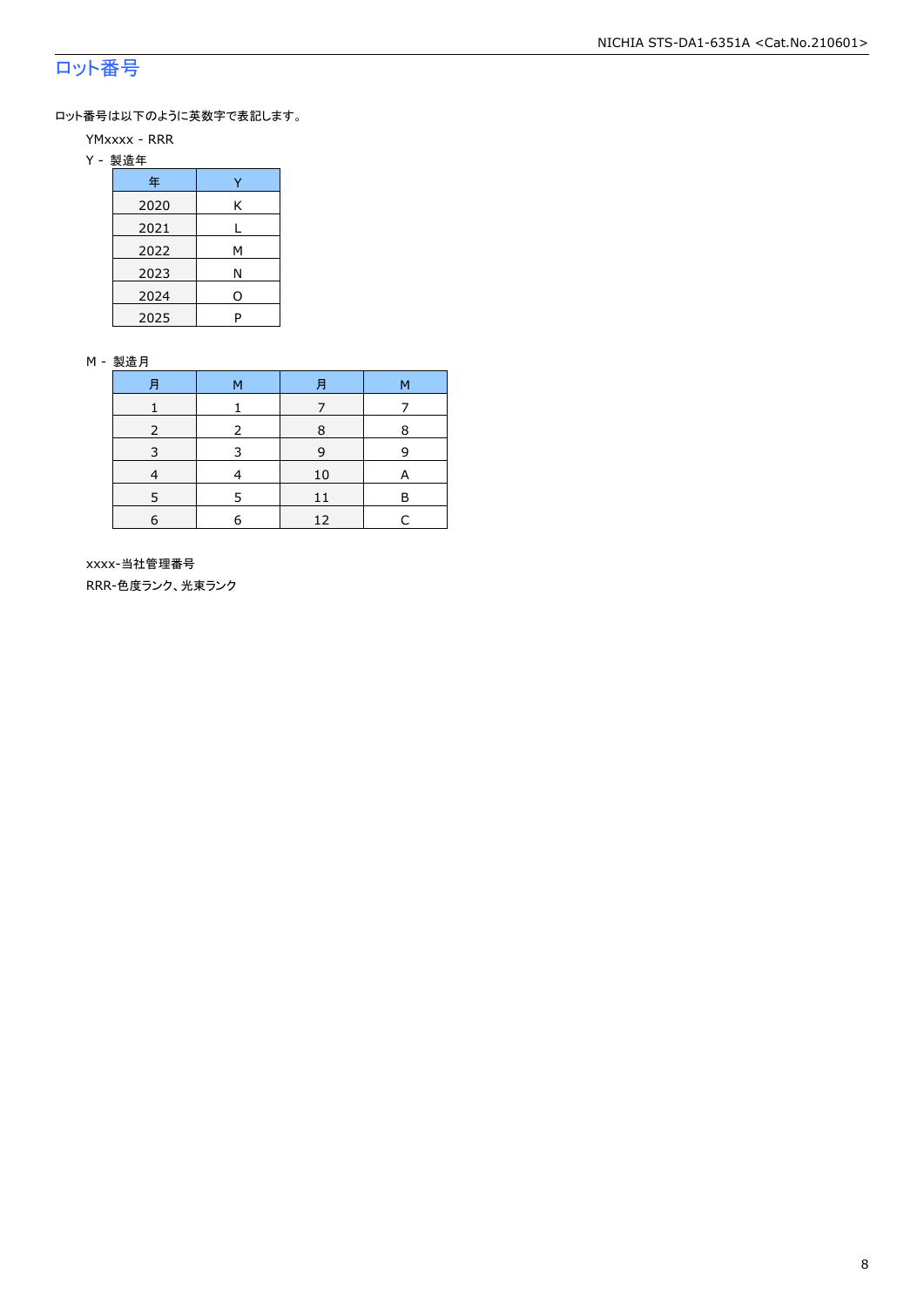# ディレーティング特性

Part No. NS2W765x No. STS-DA7-15765C



#### **Solder Temperature(Cathode Side) vs Allowable Forward Current** はんだ接合部温度**(**カソード側**)-**許容順電流特性



#### **Duty Ratio vs Allowable Forward Current** デューティー比**-**許容順電流特性

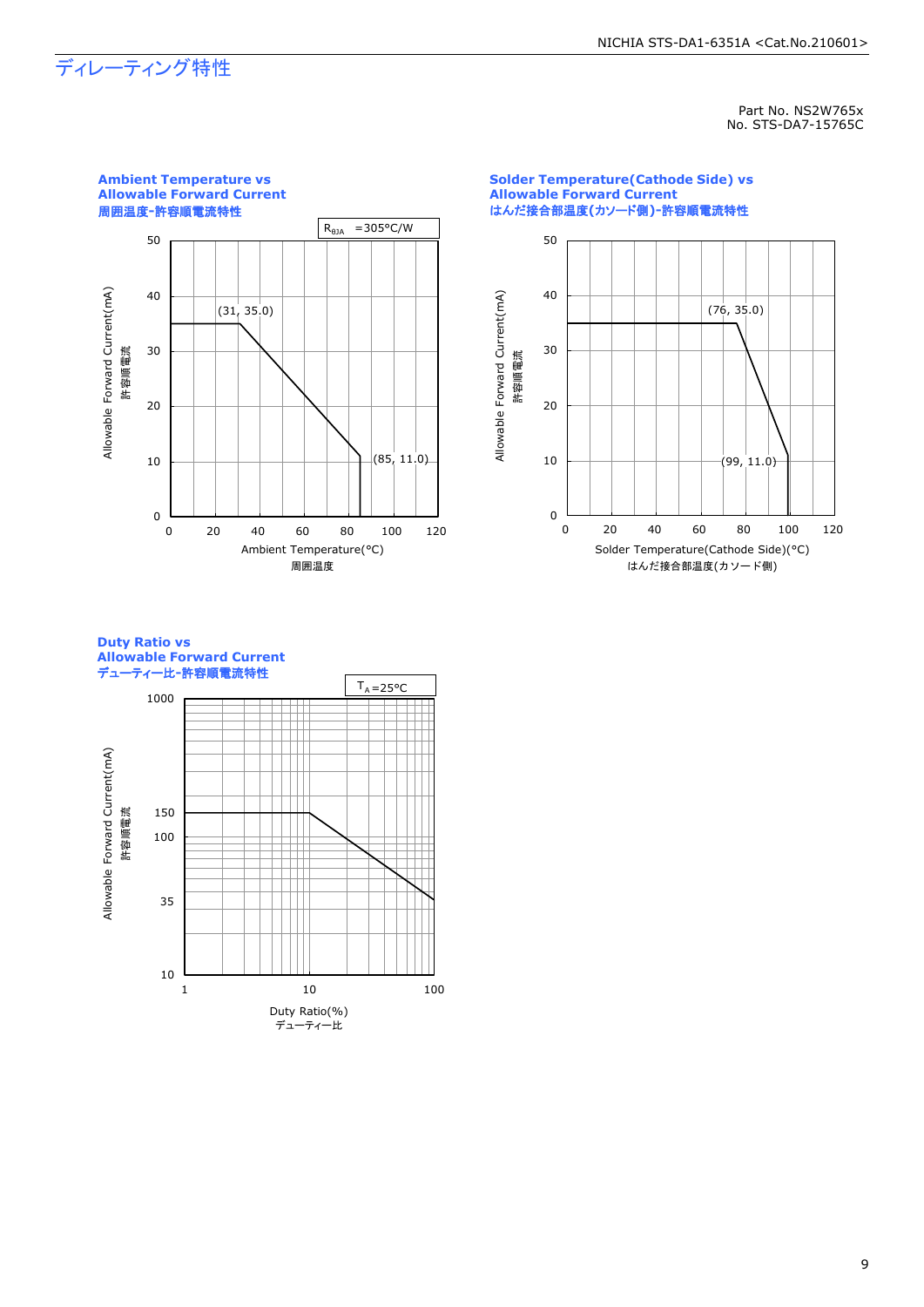#### NICHIA STS-DA1-6351A <Cat.No.210601>

# 光学特性

No. STS-DA7-17914 \* All characteristics shown are for reference only and are not guaranteed. 本特性は参考です。

Part No. NS2W765F-HG



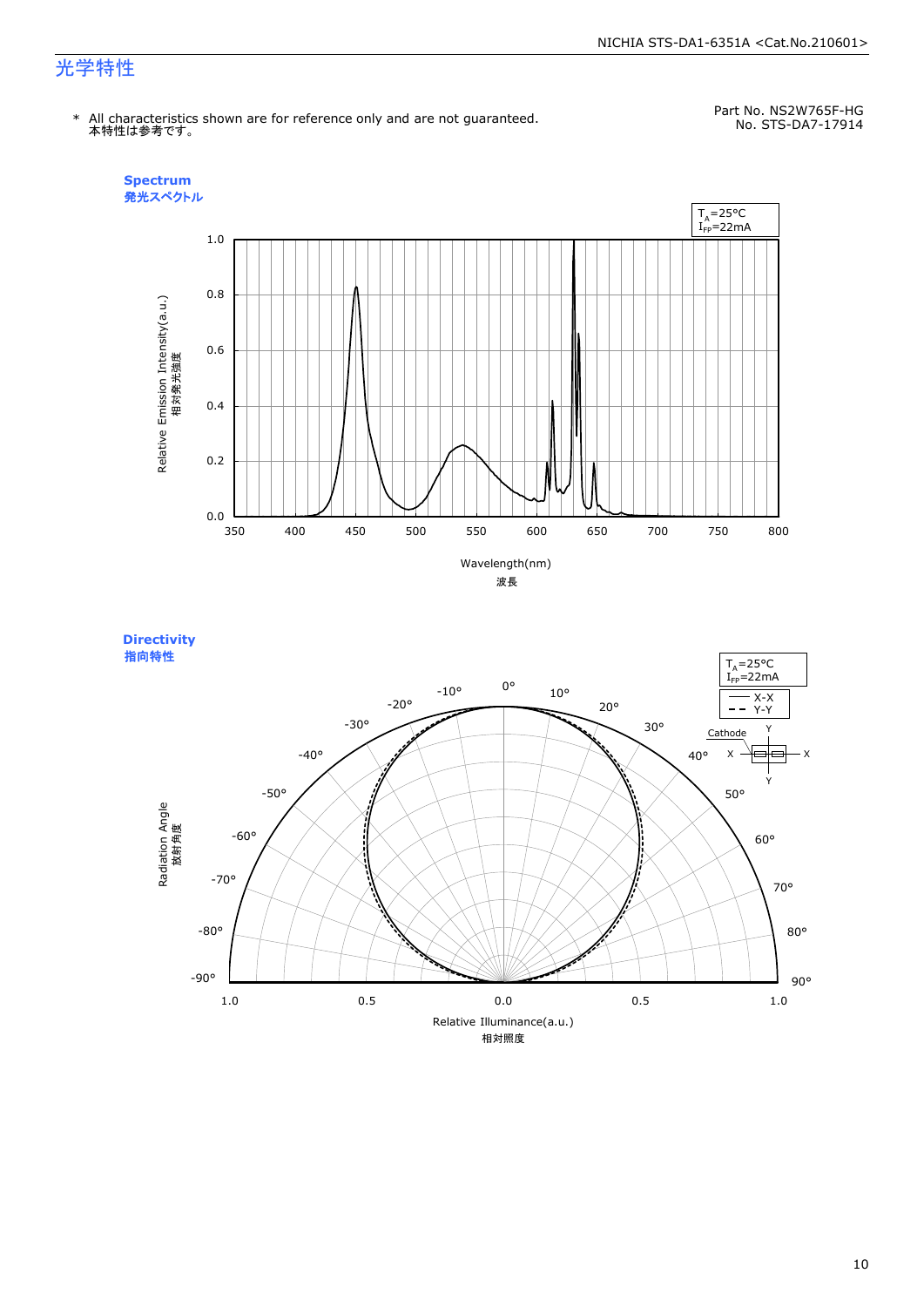# 電流温度特性

\* All characteristics shown are for reference only and are not guaranteed. 本特性は参考です。

Part No. NS2W765F-HG No. STS-DA7-17915

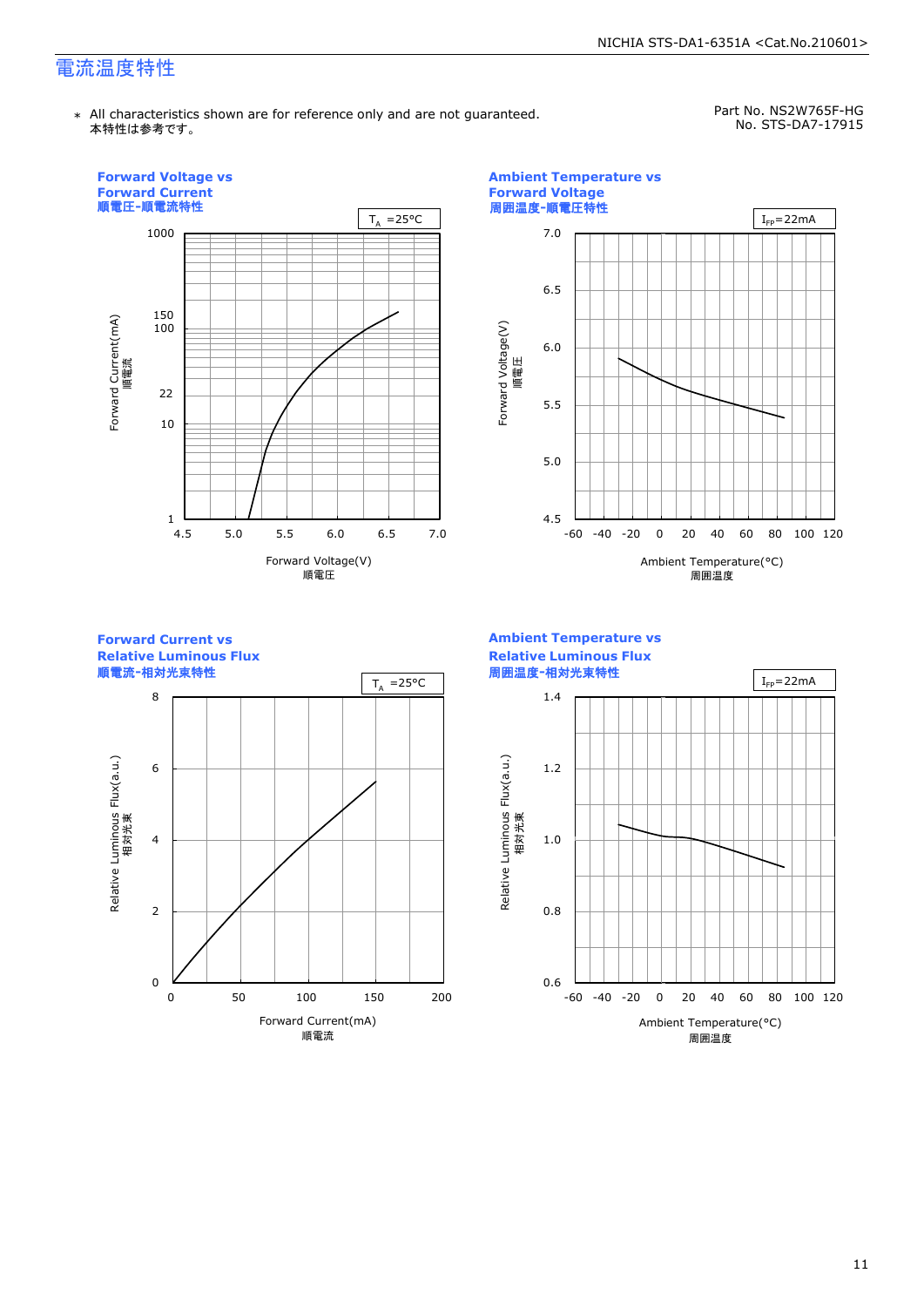# 電流温度特性

\* All characteristics shown are for reference only and are not guaranteed.本特性は参考です。

Part No. NS2W765F-HG No. STS-DA7-17916



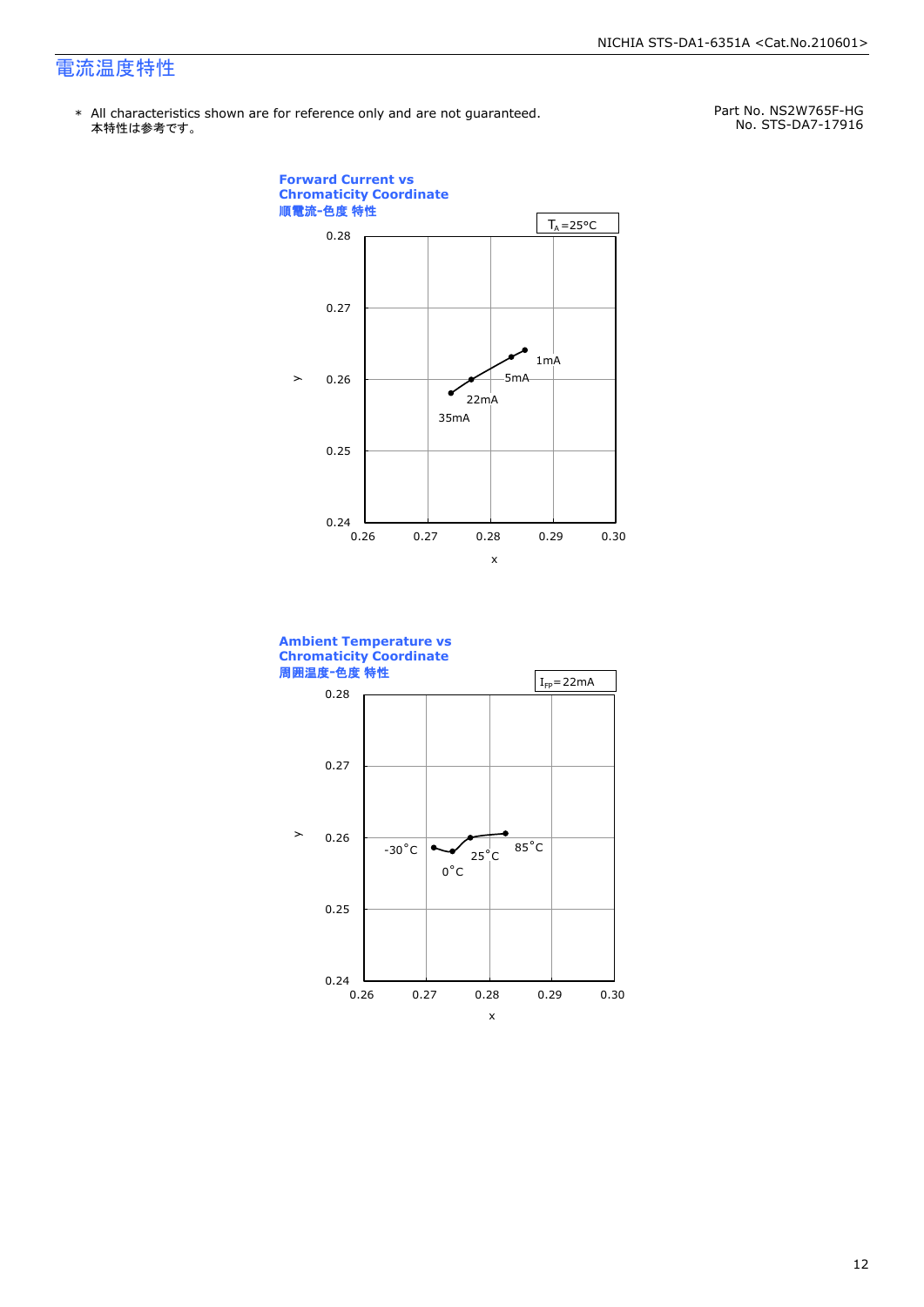### 信頼性

### (1) 試験項目と試験結果

| 試験項目      | 参照規格                                                      | 試験条件                                 | 試験時間     | 故障判定<br>基準 No. | 故障数/試験数 |
|-----------|-----------------------------------------------------------|--------------------------------------|----------|----------------|---------|
| はんだ耐熱性    | JEITA ED-4701                                             | T <sub>sld</sub> =260°C, 10秒, 2回     |          | #1             | 0/22    |
| (リフローはんだ) | 300 301                                                   | (前処理 30°C, 70%, 4 週間)                |          |                |         |
| はんだ付け性    | JEITA ED-4701                                             | T <sub>sld</sub> =245±5°C, 5秒        |          | #2             | 0/22    |
|           | 303 303A                                                  | 鉛フリーはんだ(Sn-3.0Ag-0.5Cu)              |          |                |         |
| 熱衝撃(気相)   |                                                           | -40°C(15分)~100°C(15分)                | 100 サイクル | #1             | 0/22    |
| 温湿度サイクル   | JEITA ED-4701                                             | 25°C~65°C~-10°C, 90%RH<br>10 サイクル    |          |                |         |
|           | 200 203                                                   | 24 時間/1 サイクル                         |          | #1             | 0/22    |
| 高温保存      | JEITA ED-4701                                             | $T_A = 100$ °C                       | 1000 時間  | #1             | 0/22    |
|           | 200 201                                                   |                                      |          |                |         |
| 高温高湿保存    | JEITA ED-4701                                             |                                      | 1000 時間  | #1             | 0/22    |
|           | 100 103                                                   | TA=60°C, RH=90%                      |          |                |         |
| 低温保存      | JEITA ED-4701                                             | $T_A = -40$ °C                       | 1000 時間  | #1             | 0/22    |
|           | 200 202                                                   |                                      |          |                |         |
| 連続動作      |                                                           | $T_A = 25$ °C, I <sub>F</sub> =25mA  | 1000 時間  | #1             | 0/22    |
| 条件 1      |                                                           | 試験基板は下記注記参照                          |          |                |         |
| 連続動作      | $T_A = 25^{\circ}C$ , I <sub>F</sub> =35mA<br>試験基板は下記注記参照 |                                      | 500 時間   | #1             | 0/22    |
| 条件 2      |                                                           |                                      |          |                |         |
| 高温連続動作    |                                                           | $T_A = 85$ °C, I <sub>F</sub> =10mA  | 1000 時間  | #1             | 0/22    |
|           |                                                           | 試験基板は下記注記参照                          |          |                |         |
| 高温高湿連続動作  |                                                           | 60°C, RH=90%, IF=20mA                | 500 時間   |                |         |
|           |                                                           | 試験基板は下記注記参照                          |          | #1             | 0/22    |
| 低温連続動作    |                                                           | $T_A = -30$ °C, I <sub>F</sub> =25mA | 1000 時間  | #1             |         |
|           |                                                           | 試験基板は下記注記参照                          |          |                | 0/22    |
| 固着性       | JEITA ED-4702B                                            | 3N, 10±1秒, 1回                        |          | #1             |         |
|           | 0023                                                      |                                      |          |                | 0/22    |

注記:

1) 試験基板:FR4 t=1.6mm、銅箔 t=35μm、熱抵抗 RθJA≈305℃/W

2) 測定は LED が常温に戻ってから行います。

### (2) 故障判定基準

| 基準 No. | 項目                 | 条件                       | 判定基準                    |
|--------|--------------------|--------------------------|-------------------------|
|        | 順電圧(VF)            | $I_F = 22mA$             | $>$ U.S.L. $\times$ 1.1 |
| #1     | 光束( $\Phi_{\nu}$ ) | $I_F = 22mA$             | $<$ L.S.L. $\times$ 0.7 |
|        | 逆電流(IR)            | $V_R = 5V$               | $>$ U.S.L. $\times$ 2.0 |
| #2     | はんだぬれ性             | $\overline{\phantom{a}}$ | はんだぬれ面積率が 95%未満         |

規格最大値(Upper Specification Limit) 規格最小値(Lower Specification Limit)

### (3) 参考

推定輝度 50%到達時間の実力平均値は IF=22mA、TA=60°C(TJ≤98°C)の条件(弊社標準測定用基板使用時)で 20000 時間です。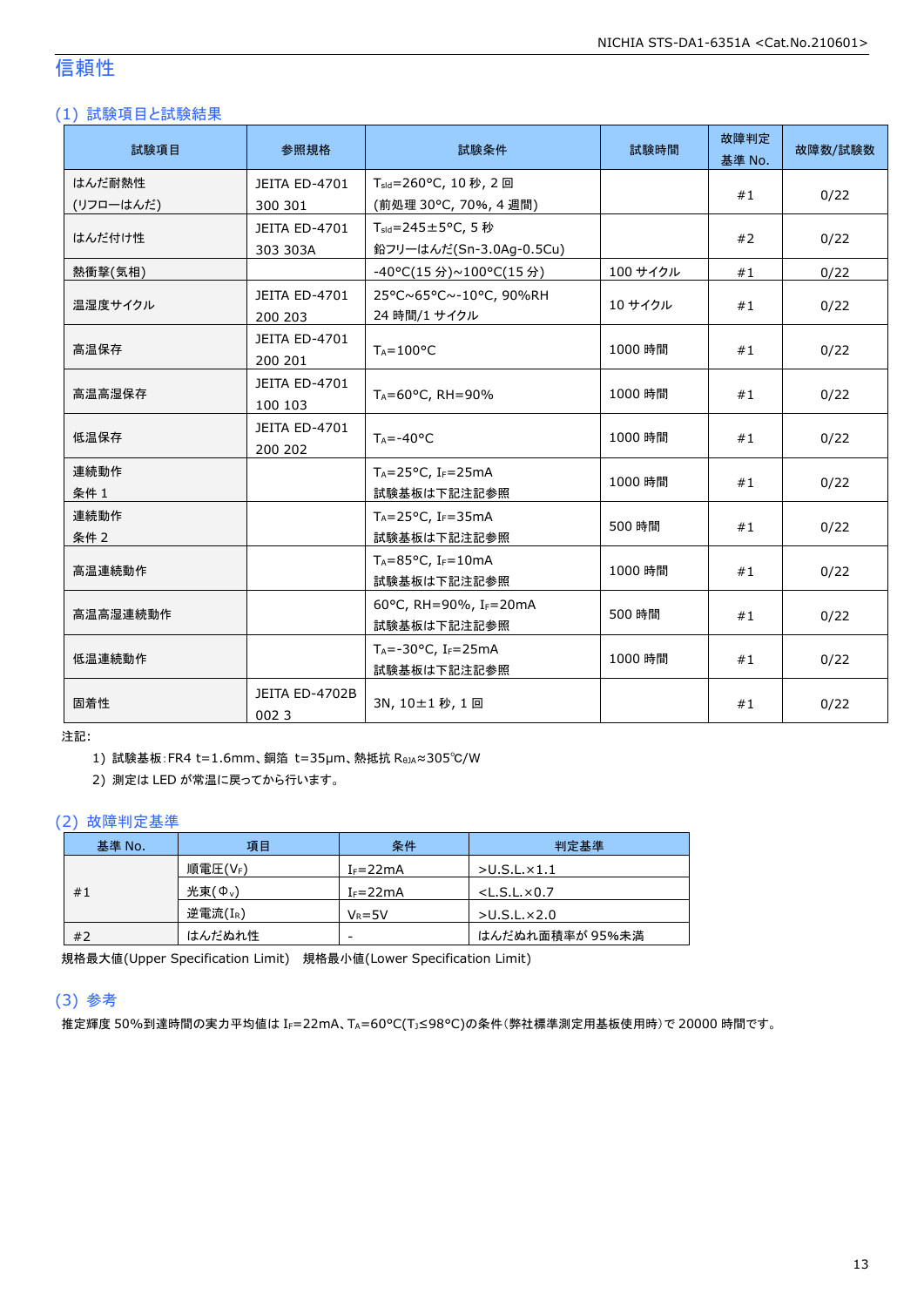### 注意事項

#### (1) 保管

| 条件 |           | 温度                    | 湿度       | 期間        |
|----|-----------|-----------------------|----------|-----------|
| 保管 | アルミ防湿袋開封前 | $30^{\circ}$ C<br>こ以下 | 90%RH 以下 | 納入日より1年以内 |
|    | アルミ防湿袋開封後 | 30°C<br>,以下<br>֊      | 70%RH 以下 | 週間以内      |

● 本製品は、MSL2a に相当します。MSL については IPC/JEDEC STD-020 をご確認下さい。

- 保管期間内に実装を完了させて下さい。
- 本製品は、パッケージに吸収された水分がはんだ付け時の熱で気化膨張することにより、界面の剥離が発生し光学的劣化を起こす可能性があります。そ のためお客様にて実装するまでの、吸湿量を最小限に抑えるため防湿梱包を実施しております。アルミ防湿袋に入っているシリカゲルは吸湿が進むと青 色から赤色へ変色します。
- アルミ防湿袋を開封後は上記の条件を越えないようにはんだ付けを完了下さい。万一未使用の LED が残った場合は、シリカゲル入り密閉容器等で保管 下さい。なお当社防湿袋に戻し、再封印することを推奨します。
- 電極部分は、金メッキが施されております。腐食性ガス等を含む雰囲気にさらされますと、メッキ表面が変質し、はんだ付け性に問題が生じる事がありま す。保管時は密閉容器等で保管して下さい。なお当社防湿袋に戻し、再封印することを推奨します。
- 実機に使用する部材(パッキン、接着剤など)については、メッキ表面への影響を考慮して、硫黄成分を含有しているものの使用を避けて下さい。メッキの 表面異常は、導通・接続不良に繋がる可能性があります。また、パッキンを使用する場合は、シリコーンゴム材質のものを推奨します。その際、低分子量 のシロキサンによる機器の接点不良に注意して下さい。
- 急激な温度変化のある場所では、結露が起こりますので温度変化の少ない場所に保管して下さい。
- 埃の多い環境での保管は避けて下さい。
- 直射日光や室温を超えるような環境に長期間さらさないで下さい。

### (2) 使用方法

● LED 毎に絶対最大定格を超えないように回路設計を行って下さい。LED 毎に定電流駆動することを推奨致します。また定電圧駆動する場合は、(A)の回 路は LED の順電圧の影響により LED に流れる電流がばらつく可能性がありますので、(B)の回路を推奨します。



- 本製品は、順方向電流駆動でご使用下さい。また、非点灯時には順逆とも電圧がかからないように配慮下さい。特に逆電圧が連続的に加わる状態は、マ イグレーションを発生させる可能性があり、素子にダメージを与える場合がありますので避けて下さい。長時間使用しない場合は、安全のために必ず主電 源スイッチを切って下さい。
- 本製品は LED の諸特性が安定する定格電流の 10%以上でご使用されることを推奨します。
- マトリックス動作をさせる際は、素子にかかる逆方向電圧が最大定格を超えないように注意下さい。
- 雷サージなどの過電圧が LED に加わらないようにして下さい。
- 屋外で使用される場合は、十分な防水対策、湿度対策、塩害対策を施してご使用下さい。

#### (3) 取り扱い上の注意

- 素手で本製品を取り扱わないで下さい。表面が汚れ、光学特性に影響を及ぼすことがあります。また場合によっては、製品の変形や断線が起こり、不灯 の原因になることがあります。またリード部で怪我する場合もあります。
- ピンセットで本製品を取り扱う場合は、製品へ過度な圧力を掛けないようにして下さい。樹脂部の傷、欠け、剥がれ、製品の変形や断線が起こり、不灯の 原因となります。
- 本製品を落下させてしまった場合には、製品の変形などが発生することがありますのでご注意下さい。
- 本製品の実装後に基板は積み重ねしないで下さい。実装した基板を重ねると、基板が樹脂部に衝撃を与え樹脂部の傷、欠け、剥がれ、変形・断線、LED 剥がれが発生し、不灯の原因になります。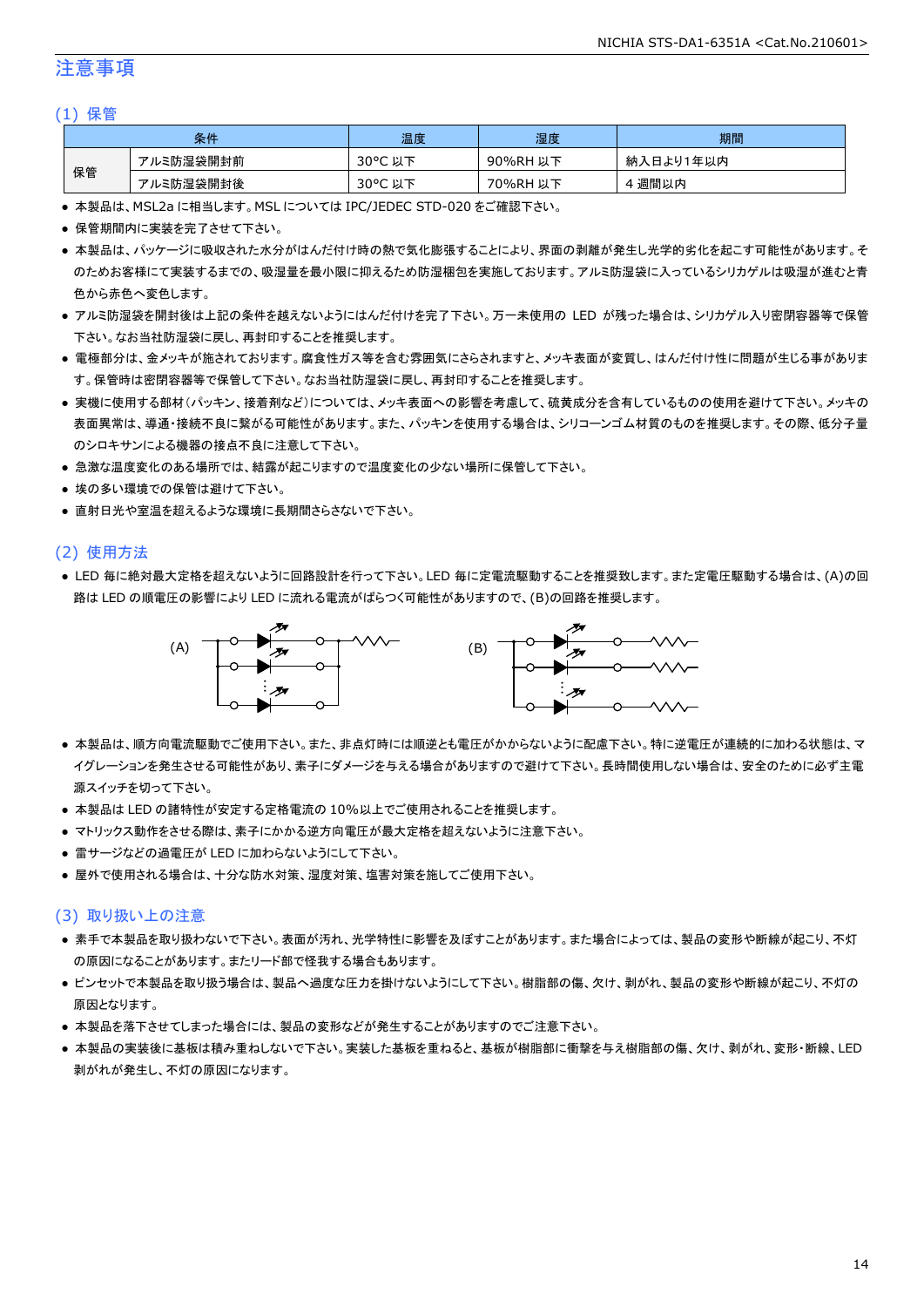### (4) 設計上の注意

- LED を基板にはんだ付けした後の基板分割工程などで基板が曲がると、パッケージ割れが発生することがありますので基板のたわみやねじりに対して極 力ストレスの加わらないような LED 配置にして下さい。
- 基板分割部では LED の取り付け位置によって機械的ストレスが変化しますので、最もストレスが加わらないような位置に配置して下さい。
- 基板分割時は、手割りを避け、専用治具にて行って下さい。
- LED 周辺で使用する部材(筐体、パッキン、接着剤、2 次レンズ、レンズカバー、グリスなど)から放出された揮発性有機化合物は、LED の発光面を透過す る可能性があります。特に密閉に近い状態では、これらの揮発性有機化合物が熱や光子エネルギーにさらされると変色が起こり LED の光出力が大幅に 低下したり、色ずれが発生する可能性があります。また、空気の循環をよくすることで、光出力の低下や色ズレが改善されることがあります。予め実機点灯 試験による光学評価で異常なきことの確認をお願いします。
- 本製品は内部の電位を持った金属の一部が露出しているので、LED 表面には導体を接触させないようにして下さい。



### (5) 静電気に対する取り扱い

● 本製品は静電気やサージ電圧に敏感で、素子の損傷や信頼性低下を起こすことがあります。取り扱いに際しては、以下の例を参考に静電気対策を十分 行って下さい。

 リストストラップ、導電性衣類、導電靴、導電性床材等による電荷の除去 作業区域内の装置、治具等の接地による電荷の除去 導電性材料による作業台、保管棚等の設置

- 使用機器、治具、装置類や作業区域内は適切に接地をして下さい。また、実装される機器等についてもサージ対策の実施を推奨します。
- 治具、装置類にガラスやプラスチックなどの絶縁体を使用される場合は以下の例を参考に対策を十分行って下さい。

 導電性材料による導電化 加湿による帯電防止

除電器(イオナイザ)による電荷の中和

- 本製品を機器に実装後、特性検査をする際には、静電気による損傷の有無も併せて確認して頂くようお願いします。電流を下げて(1mA 以下推奨)順電 圧検査又は発光検査を実施することで、損傷の有無は検出できます。
- 損傷した LED には、リーク電流が著しく大きくなる、順方向の立ち上がり電圧が低下する、低電流で発光しなくなる等の異常が現れます。 不合格判定基準:(VF<4.0V at IF=0.5mA)